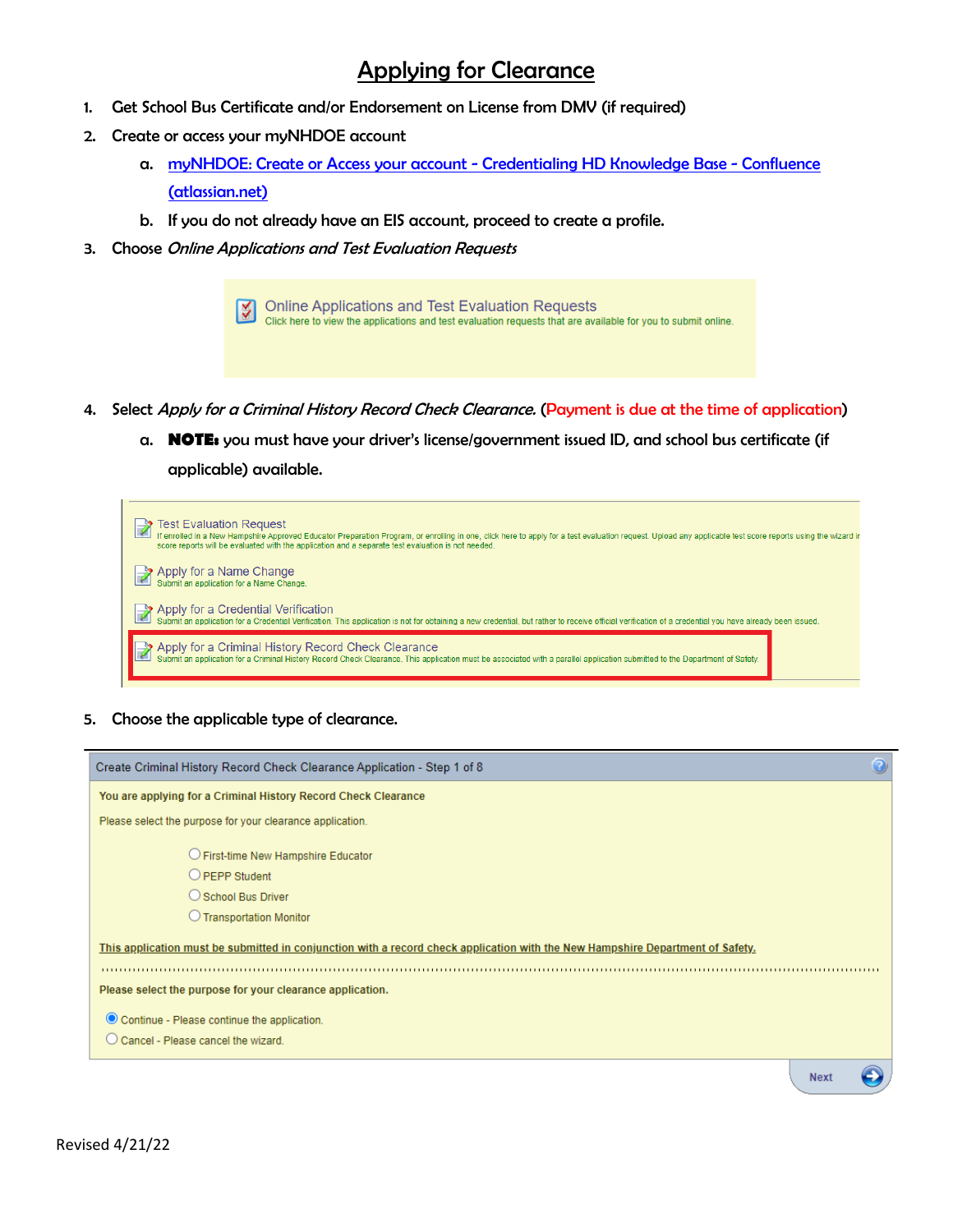- 6. Steps 2 through 4 verify your personal information including address, phone number, email, etc.
- 7. Carefully read and answering the application questions in step 8.

| Create Criminal History Record Check Clearance Application - Step 5 of 8                                                                                                                                                                                                                                                                                                                                                                                                                                                                                                                                                                                                                                                                                                                                                                                                                                                                                                                       | 2 |  |
|------------------------------------------------------------------------------------------------------------------------------------------------------------------------------------------------------------------------------------------------------------------------------------------------------------------------------------------------------------------------------------------------------------------------------------------------------------------------------------------------------------------------------------------------------------------------------------------------------------------------------------------------------------------------------------------------------------------------------------------------------------------------------------------------------------------------------------------------------------------------------------------------------------------------------------------------------------------------------------------------|---|--|
| You are applying for a Criminal History Record Check Clearance                                                                                                                                                                                                                                                                                                                                                                                                                                                                                                                                                                                                                                                                                                                                                                                                                                                                                                                                 |   |  |
| Please answer the following required questions of the Criminal History Disclosure Statement.                                                                                                                                                                                                                                                                                                                                                                                                                                                                                                                                                                                                                                                                                                                                                                                                                                                                                                   |   |  |
| <b>Yes No Question</b><br>Have you ever been convicted of a felony?                                                                                                                                                                                                                                                                                                                                                                                                                                                                                                                                                                                                                                                                                                                                                                                                                                                                                                                            |   |  |
| Are you currently being investigated in any other state?                                                                                                                                                                                                                                                                                                                                                                                                                                                                                                                                                                                                                                                                                                                                                                                                                                                                                                                                       |   |  |
| ◯ Have you ever held a New Hampshire certificate?                                                                                                                                                                                                                                                                                                                                                                                                                                                                                                                                                                                                                                                                                                                                                                                                                                                                                                                                              |   |  |
| And under what name?<br>If yes, what year did it expire?                                                                                                                                                                                                                                                                                                                                                                                                                                                                                                                                                                                                                                                                                                                                                                                                                                                                                                                                       |   |  |
| I hereby certify that I am the individual listed in this application, and that all information provided herein, including all accompanying<br>documentation, is true, accurate, and complete to the best of my knowledge.                                                                                                                                                                                                                                                                                                                                                                                                                                                                                                                                                                                                                                                                                                                                                                      |   |  |
| By checking this box, I certify that I have read the Educator Code of Ethics.<br><b>View Code of Ethics</b>                                                                                                                                                                                                                                                                                                                                                                                                                                                                                                                                                                                                                                                                                                                                                                                                                                                                                    |   |  |
| By checking this box, I certify that I have read the Educator Code of Conduct. In so certifying, I understand that the Educator Code of<br>Conduct, Ed 510 sets forth 4 Principles: (1) Responsibility to the Education Profession and Educational Professionals: (2) Responsibility to<br>Students: (3) Responsibility to the School Community: and (4) Responsible and Ethical Use of Technology, which as a credentialed<br>educator. I am obligated to follow. A founded violation of any of the principles of the Educator Code of Conduct may result in a written<br>reprimand, suspension or revocation of my Educator credential, Additionally, in so certifying, I understand that pursuant to Ed 510.05, I<br>have a duty to report any suspected violation of the code of conduct. Failure to report a suspected violation of the Educator code of<br>conduct may result in a written reprimand, suspension or revocation of my Educator credential.<br><b>View Code of Conduct</b> |   |  |
| Last Revised 11/8/2018                                                                                                                                                                                                                                                                                                                                                                                                                                                                                                                                                                                                                                                                                                                                                                                                                                                                                                                                                                         |   |  |
| Once you have answered the Background question click on the Next button.                                                                                                                                                                                                                                                                                                                                                                                                                                                                                                                                                                                                                                                                                                                                                                                                                                                                                                                       |   |  |
| Continue - Please continue the wizard                                                                                                                                                                                                                                                                                                                                                                                                                                                                                                                                                                                                                                                                                                                                                                                                                                                                                                                                                          |   |  |
| $\bigcirc$ Cancel - Please cancel the wizard.                                                                                                                                                                                                                                                                                                                                                                                                                                                                                                                                                                                                                                                                                                                                                                                                                                                                                                                                                  |   |  |
| <b>Previous</b><br><b>Next</b>                                                                                                                                                                                                                                                                                                                                                                                                                                                                                                                                                                                                                                                                                                                                                                                                                                                                                                                                                                 |   |  |

- 8. Step 6 upload required documents.
	- a. Select Choose File and select the document to upload. Then choose Document Type and Add File.
	- b. The status icons will turn to yellow once the required documents are uploaded, verify the Files to be imported, and select the required acknowledgement prior to moving on to the next step.

| ව<br>Create Criminal History Record Check Clearance Application - Step 6 of 8                                                                                                                                                                                  |                                           |  |  |
|----------------------------------------------------------------------------------------------------------------------------------------------------------------------------------------------------------------------------------------------------------------|-------------------------------------------|--|--|
| You are applying for a Criminal History Record Check Clearance                                                                                                                                                                                                 |                                           |  |  |
| Providing evidence of these requirements will enable your application review. During that review additional requirements may be identified And requested. You can<br>add them now or do so later from your Educator home page. PDF format, max 15 MB per file. |                                           |  |  |
| You must provide all required documents before you can proceed.                                                                                                                                                                                                |                                           |  |  |
| <b>Status</b><br><b>Requirement</b>                                                                                                                                                                                                                            | <b>Description</b>                        |  |  |
| Copy of NH Driver's License                                                                                                                                                                                                                                    | Please provide the required documentation |  |  |
| $\odot$<br>Show Status Explanation >>>                                                                                                                                                                                                                         |                                           |  |  |
| Choose a file and a type, then click "Add File". Repeat the process for as many files as you need.                                                                                                                                                             |                                           |  |  |
| Choose File   No file chosen<br>File <sup>-</sup>                                                                                                                                                                                                              |                                           |  |  |
| Document Type: Select a document type ↓                                                                                                                                                                                                                        |                                           |  |  |
| Add File                                                                                                                                                                                                                                                       |                                           |  |  |
| Files to be imported:<br>Document Name: Drivers License.pdf                                                                                                                                                                                                    |                                           |  |  |
| <b>Document Type: Driver's License</b><br>Remove                                                                                                                                                                                                               | View                                      |  |  |
| I hereby certify that I am the individual listed in this application, and that all information provided herein, including all accompanying<br>documentation, is true, accurate, and complete to the best of my knowledge.                                      |                                           |  |  |
| Once you have completed selecting documents for upload, click on the Next button.                                                                                                                                                                              |                                           |  |  |
| Save - Please save the documents                                                                                                                                                                                                                               |                                           |  |  |
| ○ Cancel - Please cancel the wizard                                                                                                                                                                                                                            |                                           |  |  |
|                                                                                                                                                                                                                                                                |                                           |  |  |
| <b>Previous</b>                                                                                                                                                                                                                                                | <b>Next</b>                               |  |  |